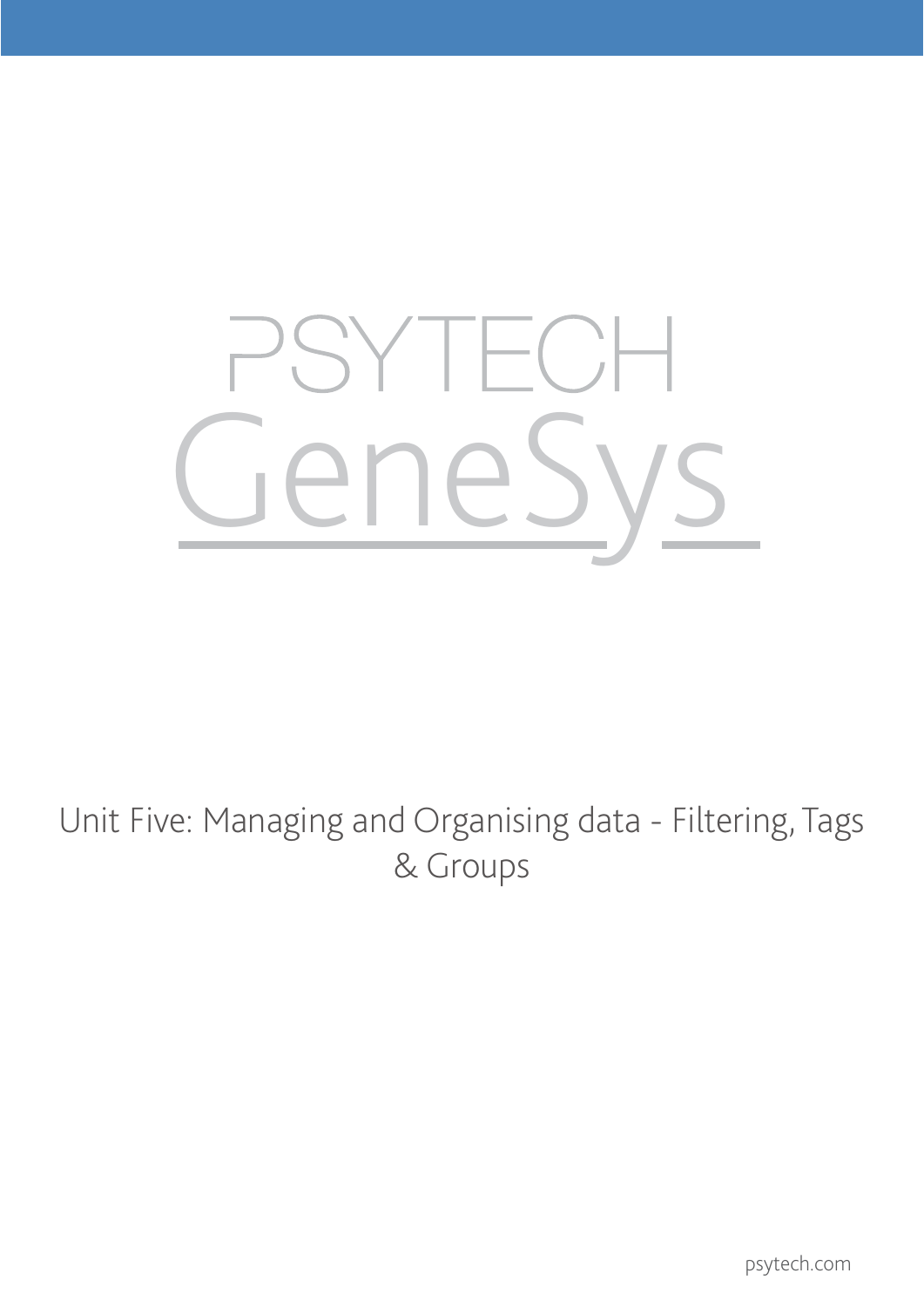# Unit Five: Objectives

Find and Manage Data

- • Advanced Data Filtering
	- • Live Search
	- • Cross Data Filtering
	- • Filtering By Tags
	- • Logical Filters
- • Tags
	- What Are Tags?
	- • Filtering By Tags
	- Why Tag?
	- To Tag or to Group?
	- Tagging Individuals
	- Tagging Groups
- • Groups
	- Adding a Group

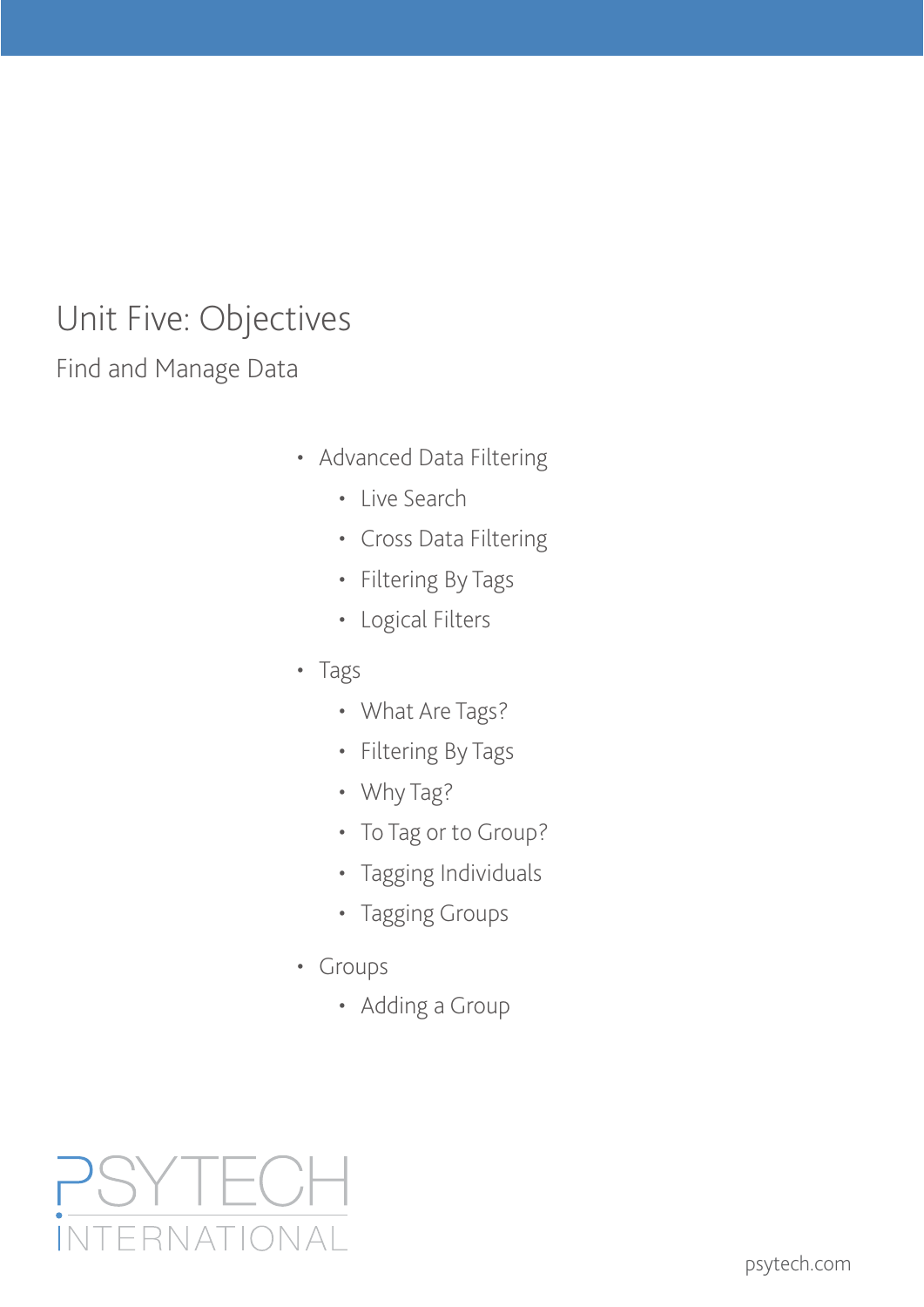# Advanced Data Filtering

Finding data quickly and accurately is a key fundamental requirement when managing large data sets. Psytech GeneSys offers this with its live instant filtering tools that are available in virtually all areas of the system.

## Live Search

Search tools are offered on almost every main page within Psytech GeneSys. This can be found at the top right of the page. You can adjust you filters by clicking on the filter icon. This means that GeneSys is already looking for suitable results from within your dataset as soon as you start typing the first letter of your query, and it will then continue to refine the results live onscreen with each additional character entered into the search field.

This means that GeneSys has often found the record you are looking for, before you have finished typing your search query.



# Cross Data Filtering

When GeneSys searches it's not just looking at one field within your dataset, Email address for example. Instead it looks at all fields at once, making searches even simpler. This means that you don't even need to know all the details you are searching for, because GeneSys is searching in every single field offering you live results based on what you have typed so far.

# Filtering By Tags

Tags are easy to use personalised labels you can append to any record. Tags can say anything, and record any information about one respondent or thousands. Tags are also indexed by GeneSys meaning that they can also be used for faster filtering of groups. For example you may tag a group of respondent by their company. Then instead of searching for each respondent individually, you simple need to search for the company itself.

# Logical Filters

Logical filters allow you to refine you queries further. This offers you the ability to combine searches with AND/OR statements. Again giving you live, instant results. For example, you could use a filter to search for people who have completed "15FQ+ AND JTI" or you could use "15FQ+ AND Company X" to give you filtered results for all people who have completed the "15FQ+" AND are employees of "Company X". You can also use OR statements, such as "15FQ+ OR JTI" which will return all results in your system that have completed 15FQ+ OR JTI, but not necessarily both together.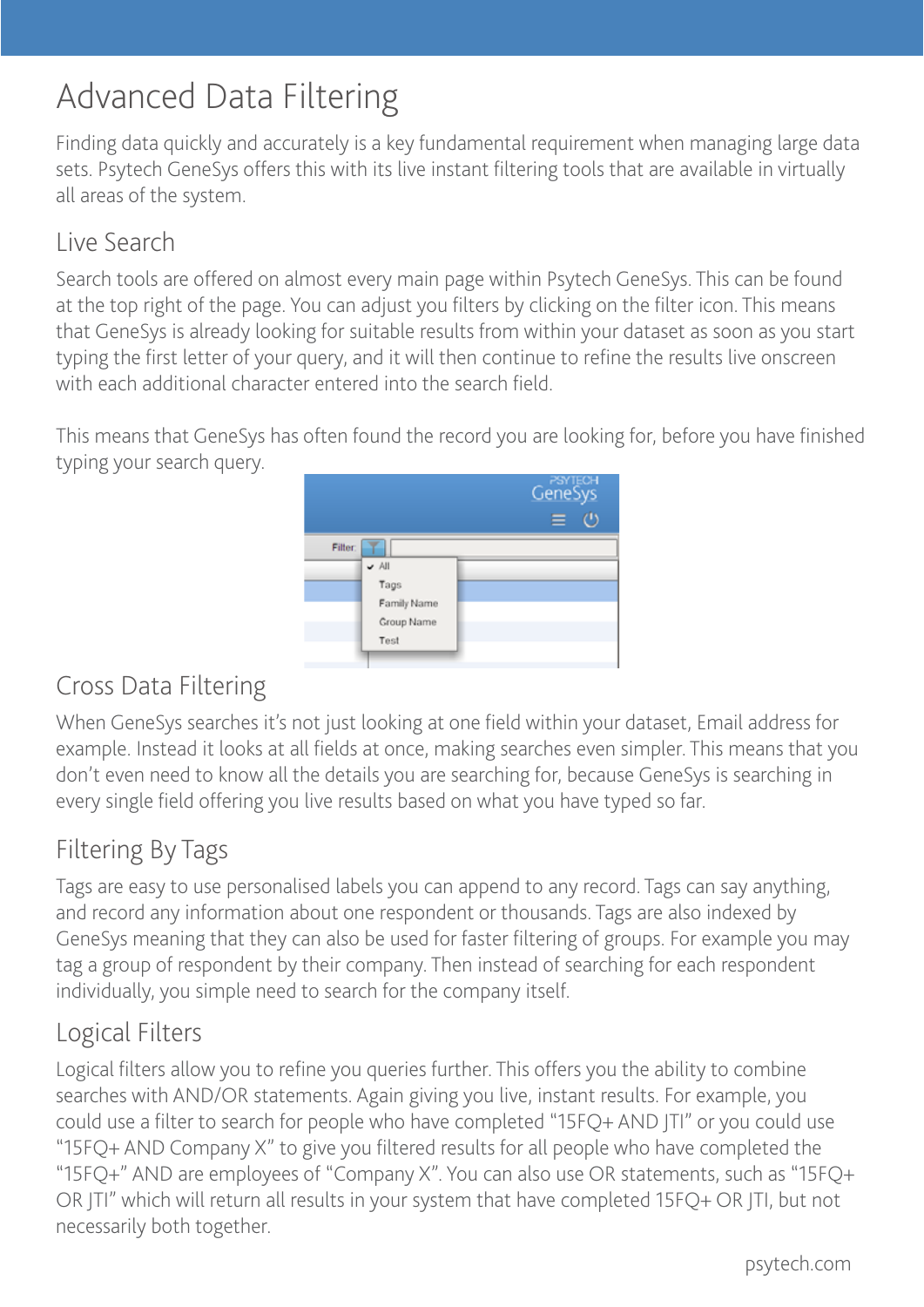# Tags

Tags are one of the most important features within the Psytech GeneSys system. They give you a tool that can be used to help you personalise the structure of your data, making things like finding single respondents from within thousands simple, or for forming large data sets from respondent records that all have linked references with just a simple search. Tagging respondents is the most effective way within GeneSys to link multiple respondents with shared properties together across your dataset.

#### What Are Tags?

Tags are essentially labels that can be attached to one or more respondents. These labels can have any text written on them, from the respondents' organisation, the nature of the recruitment, comments of the assessment process, the assessment center they were part of. The list is endless. Once used, a tag is then always available to be attached to another respondents in the future.

## Filtering by Tags

All tags are indexed within the system, meaning that they can then be used to instantly filter respondents using the live search tools Psytech GeneSys offers. This means it's as simple as typing the first few letters of the tag in the search field to start getting a meaningful filtered respondent data. Tags can also be used with logical searches where you wish to find respondent data for people with Tag1 AND Tag2, or people with Tag1 OR Tag2.

#### Why Tag?

Tagging is easy. Once your data is tagged you can find you data in seconds, easily find specific respondents and use them to create an ideal profile, or form large sets of data that you can then use to build your own norm.

## To Tag or to Group?

Groups within Psytech GeneSys are temporary structures allowing you to form collections of respondents. A group could be made, for example, for an assessment center day where you wish to perform a Managed Group assessment to all respondents within the group. Once that assessment center is complete the group becomes redundant and can be deleted at any time without the loss of data

Tags are however persistent, linked to the respondent whenever they are used within GeneSys allowing you to keep a permanent, filterable record of the assessment center, shared property or other activity.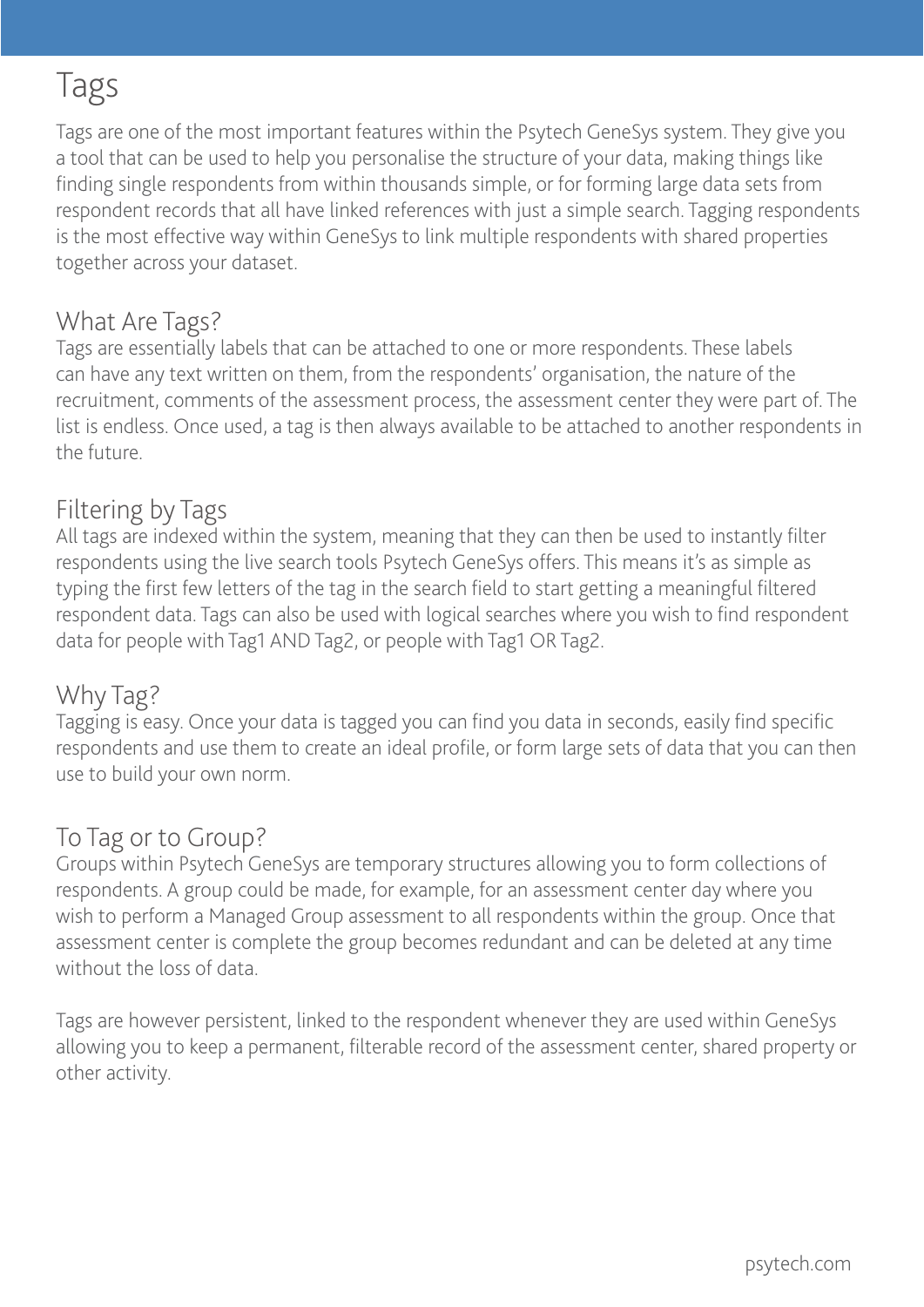#### Tagging Individuals

To tag a respondent, select the respondent in the main content area, and then press the Tag button in the main Toolbar.



Pressing the tag button will launch the Tag Wizard. From here you can type in a new tag, or select an existing one from the drop down menu. Tags can then either be added to a respondent record, or removed if they already exist.

When you have finished press the tick button to apply the tag.

| <b>Genesys Online</b>                                                                  |  |
|----------------------------------------------------------------------------------------|--|
| Tag:                                                                                   |  |
| Add Tag To Selected Respondent(s)<br>$\bigcirc$ Remove Tag From Selected Respondent(s) |  |
|                                                                                        |  |

#### Tagging Groups

Tagging multiple respondents is as easy as tagging one.

Simply select the respondents you wish to tag, either from the respondent screen or from within a group.

Then press the Tag button in the main Toolbar.

Enter the text for the tag, and then press the tick button to apply it.

Now all selected respondents will have that tag applied which can then be used to filter the respondents on at any time in the future.